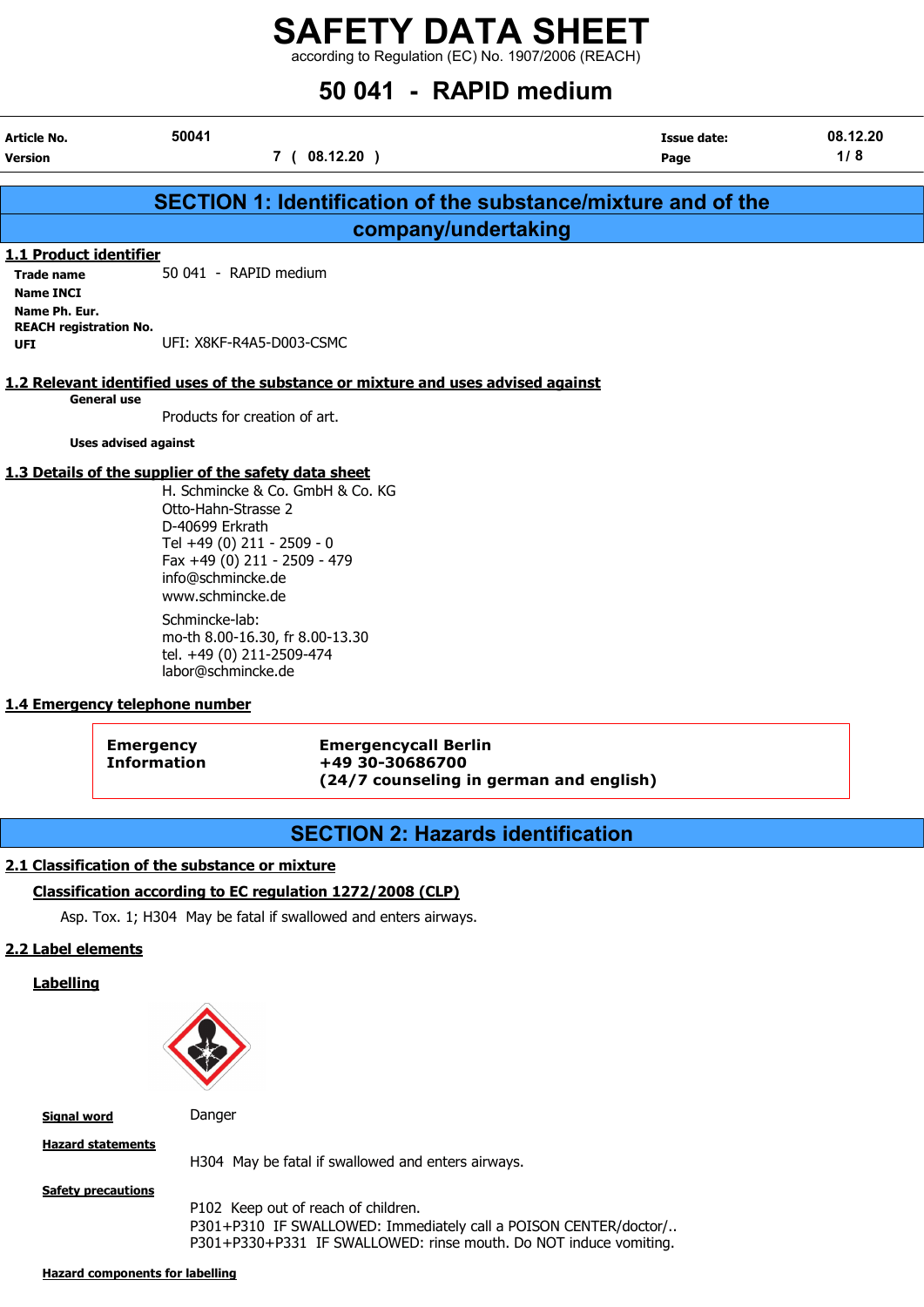according to Regulation (EC) No. 1907/2006 (REACH)

# 50 041 - RAPID medium

| Article No.    | 50041 |          | <b>Issue date:</b> | 08.12.20 |
|----------------|-------|----------|--------------------|----------|
| <b>Version</b> |       | 08.12.20 | Page               | 2/8      |

Text for labelling (CLP)

Repeated exposure may cause skin dryness or cracking. (EUH066)

#### 2.3 Other hazards

SECTION 3: Composition / information on ingredients

#### 3.1 Substances

Chemical characterisation

Alkyd resin white spirit siccative CAS-Number EINECS / ELINCS / NLP EU index number Customs tariff number REACH registration No. RTECS-no. Hazchem-Code CI-Number

#### 3.2 Mixtures

Substance 1 naphta (petroleum), hydrotreated heavy: 50 - 60 % CAS: 64742-48-9 REACH: 01-2119457273-39-xxxx Asp. Tox. 1; H304 / EUH066

Additional information

## SECTION 4: First aid measures

#### 4.1 Description of first aid measures

#### General information

If you feel unwell, seek medical advice (show the label where possible).

#### In case of inhalation

Provide fresh air. Seek medical attention if problems persist.

## In case of skin contact

Remove residues with soap and water. In case of skin irritation, consult a physician.

#### After eye contact

If product gets into the eye, keep eyelid open and rinse immediately with large quantities of water, for at least 10 - 15 minutes. Seek medical attention if irritation persists.

#### After swallowing

Rinse mouth with water. Do NOT induce vomiting. Immediately get medical attention.

# 4.2 Most important symptoms and effects, both acute and delayed

# 4.3 Indication of any immediate medical attention and special treatment needed

Caution if victim vomits: Risk of aspiration!

# SECTION 5: Firefighting measures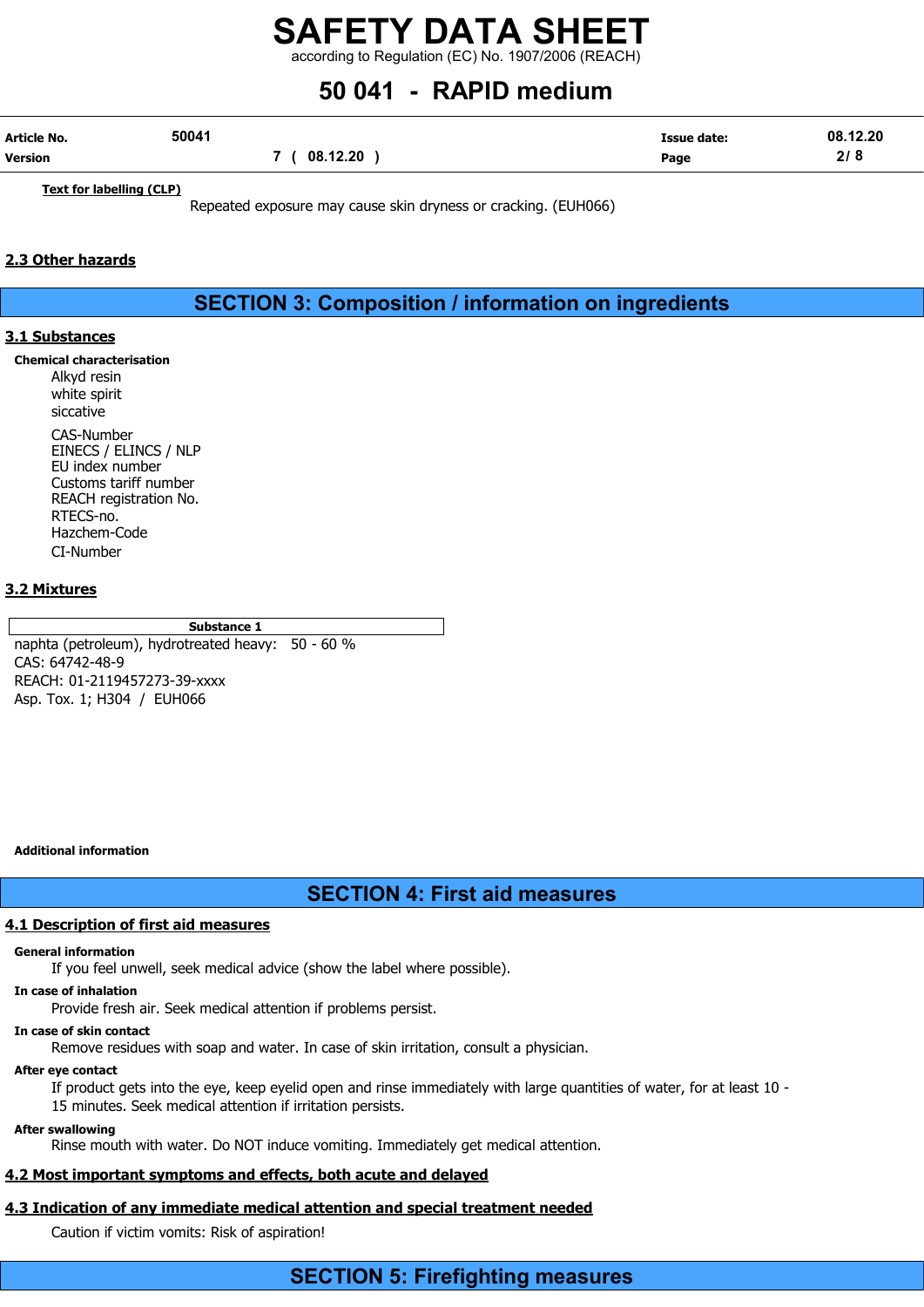according to Regulation (EC) No. 1907/2006 (REACH)

# 50 041 - RAPID medium

| Article No. | 50041 |          | Issue date: | 08.12.20 |
|-------------|-------|----------|-------------|----------|
| Version     |       | 08.12.20 | Page        | 3/8      |

#### 5.1 Extinguishing media

#### Suitable extinguishing media

Co-ordinate fire-fighting measures to the fire surroundings.

#### Extinguishing media which must not be used for safety reasons

strong water jet

#### 5.2 Special hazards arising from the substance or mixture

In case of fire may be liberated: Carbon monoxide and carbon dioxide

#### 5.3 Advice for firefighters

Special protective equipment for firefighters

Use appropriate respiratory protection.

Additional information

## SECTION 6: Accidental release measures

#### 6.1 Personal precautions, protective equipment and emergency procedures

Avoid contact with skin, eyes, and clothing.

#### 6.2 environmental precautions

Discharge into the environment must be avoided.

#### 6.3 Methods and material for containment and cleaning up Methods for cleaning up

Collect spilled material using paper towels and dispose.

Additional information

#### 6.4 Reference to other sections

Dispose of waste according to applicable legislation.

SECTION 7: Handling and storage

#### 7.1 Precautions for safe handling

#### Advices on safe handling

Handle in accordance with good industrial hygiene and safety practice.

#### Precautions against fire and explosion

No special measures are required.

## 7.2 Conditions for safe storage, including any incompatibilities

## Requirements for storerooms and containers

#### Hints on joint storage

Storage class Further details

Protect from frost and exposure to sun.

## 7.3 Specific end use(s)

# SECTION 8: Exposure controls/personal protection

## 8.1 Control parameters

64742-48-9 naphta (petroleum), hydrotreated heavy

| -- | $- - - -$ | $-$<br>WD 1 |  |  |  |
|----|-----------|-------------|--|--|--|
|----|-----------|-------------|--|--|--|

## 8.2 Exposure controls

#### Occupational exposure controls

Respiratory protection

With correct and proper use, and under normal conditions, breathing protection is not required. Respiratory protection must be worn whenever the WEL levels have been exceeded. Combination filtering device (EN 14387) Use filter type A (= against vapours of organic substances)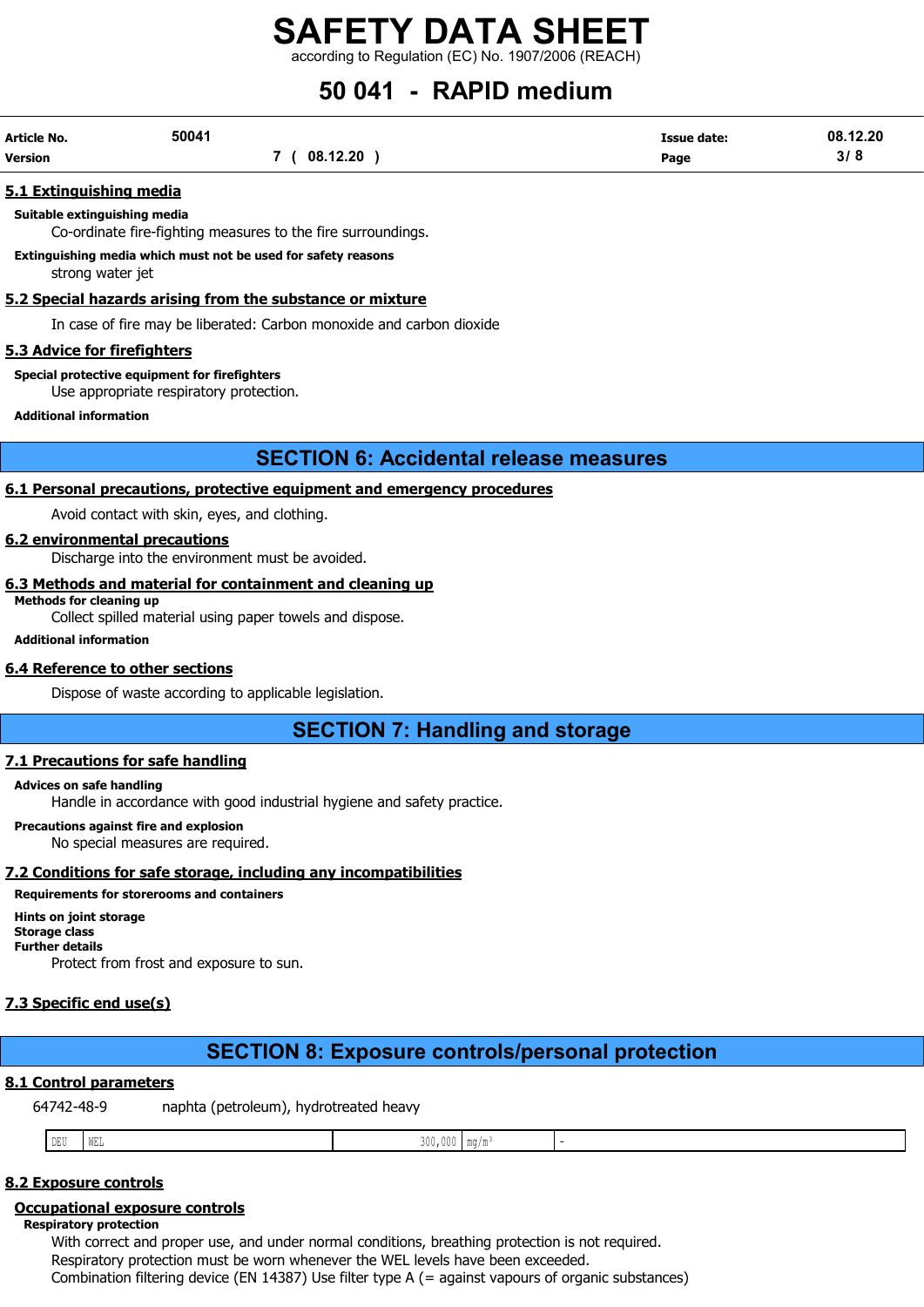according to Regulation (EC) No. 1907/2006 (REACH)

# 50 041 - RAPID medium

| Article No. | 50041 |              | <b>Issue date:</b> | 08.12.20 |
|-------------|-------|--------------|--------------------|----------|
| Version     |       | 7 ( 08.12.20 | Page               | 4/8      |

#### Hand protection

Qualified materials: Nitrile rubber

Layer thickness > 0,35 mm

Breakthrough time > 480 min

Ultranitril 492 - MAPA GmbH, Industriestraße 21- 25, D-27404 Zeven, Internet: www.mapa-pro.de

All information was derived in accordance with EU directive 89/686/EWG and the resultant EN 374 in cooperation with MAPA GmbH. This recommendation applies exclusively to the product and use named in Section 1. In the event of commingling or deviating conditions, contact the suppliers of CE-approved gloves. This information is abased on our current state of knowledge and describes the security standards applicable to our product for the purpose provided.

Eye protection

**Goggles** 

Body protection

Wear suitable protective clothing. Wash contaminated clothing prior to re-use.

#### General protection and hygiene measures

Handle in accordance with good industrial hygiene and safety practice. Wash hands thoroughly after handling.

## SECTION 9: Physical and chemical properties

#### 9.1 information on basic physical and chemical properties

| Form   | liauid           |
|--------|------------------|
| Colour | yellowish, clear |
| Odour  | white spirit     |

|                                        | min                   | max                        |       |
|----------------------------------------|-----------------------|----------------------------|-------|
| Initial boiling point and              |                       |                            |       |
| boiling range                          |                       |                            |       |
| <b>Melting point/freezing point</b>    |                       |                            |       |
| Flash point/flash point range          | >61 °C                |                            |       |
| <b>Flammability</b>                    |                       |                            |       |
| <b>Ignition temperature</b>            |                       |                            |       |
| <b>Auto-ignition temperature</b>       |                       |                            |       |
| <b>Explosion limits</b>                |                       |                            |       |
| <b>Refraction index</b>                |                       |                            |       |
| <b>PH</b>                              |                       |                            |       |
| <b>Viscosity</b>                       |                       |                            |       |
| <b>Viscosity</b>                       | 11 mm <sup>2</sup> /s | $12 \text{ mm}^2/\text{s}$ | 40 °C |
| Vapour pressure                        |                       |                            |       |
| <b>Density</b>                         |                       | $0,85$ g/ml                | 20 °C |
| Partition coefficient: n-octanol/water |                       |                            |       |
|                                        |                       |                            |       |

Danger of explosion

#### 9.2 Other information

# SECTION 10: Stability and reactivity

#### 10.1 Reactivity

Product is stable under normal storage conditions.

#### 10.2 Chemical stability

#### 10.3 Possibility of hazardous reactions

#### 10.4 Conditions to avoid

Protect from frost and exposure to sun.

10.5 Incompatible materials

strong oxidizing agents

#### 10.6 Hazardous decomposition products

Hazardous vapours may form during fires.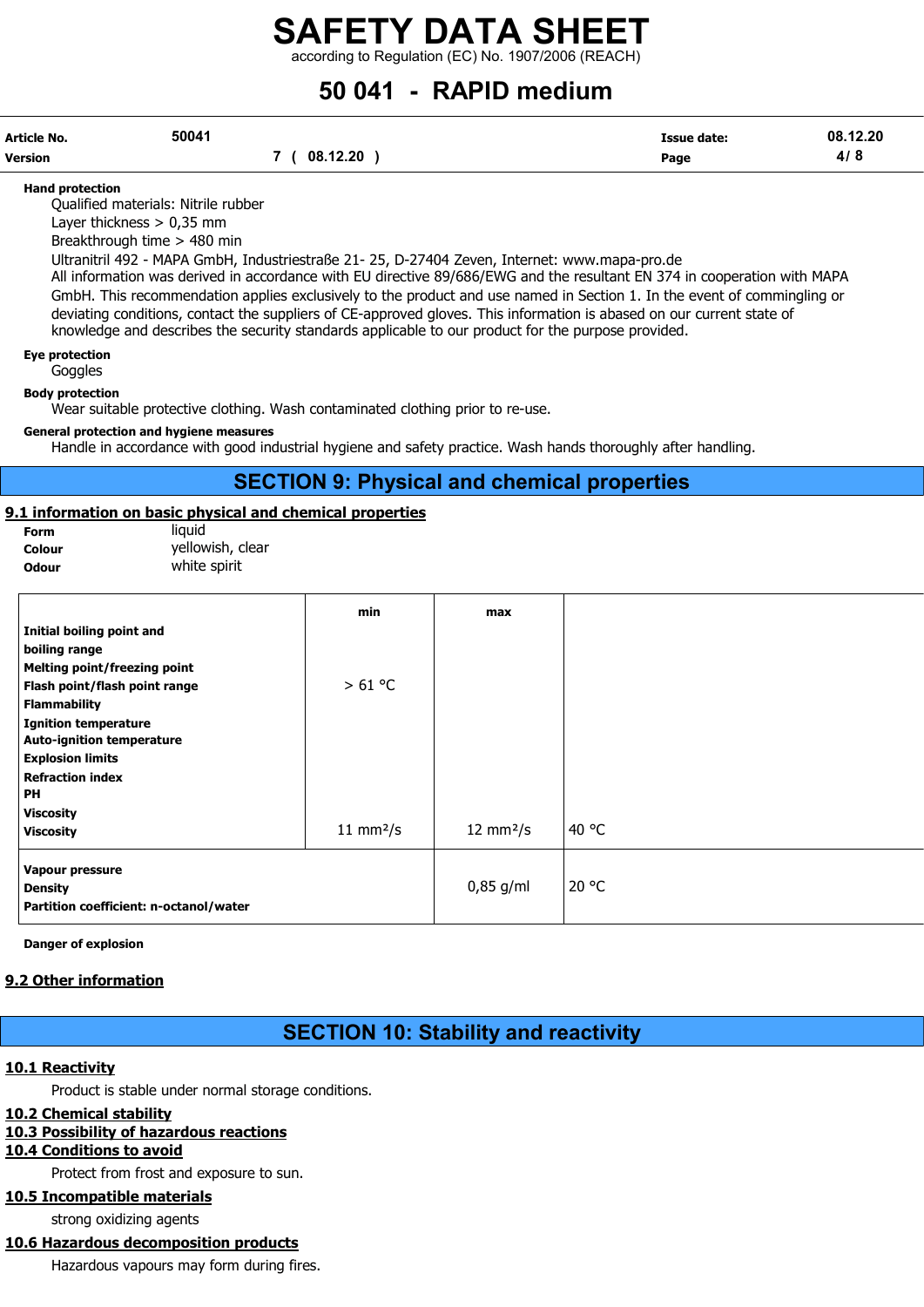according to Regulation (EC) No. 1907/2006 (REACH)

# 50 041 - RAPID medium

| Article No.    | 50041 |          | <b>Issue date:</b> | 08.12.20 |
|----------------|-------|----------|--------------------|----------|
| <b>Version</b> |       | 08.12.20 | Page               | 5/8      |

# SECTION 11: Toxicological information

#### 11.1 Information on toxicological effects

Toxicological tests

64742-48-9 naphta (petroleum), hydrotreated heavy

| oral<br>$\sim$ $\sim$ $\sim$ | TINE <sup>2</sup><br>∪∪ע<br>$\sim$ $\sim$ | 1146   | 2000,00000<br>. | mg/kg |  |
|------------------------------|-------------------------------------------|--------|-----------------|-------|--|
| dermal                       | ∪∪ע                                       | Rabbit | 2000,00000      | ma/ka |  |

#### Acute toxicity

No data available

In case of inhalation

No data available

### After swallowing

No data available

In case of skin contact No data available

## After eye contact

No data available

#### Practical experience

#### General remarks

# SECTION 12: Ecological information

#### 12.1 Toxicity

#### Ecotoxicological effects

64742-48-9 naphta (petroleum), hydrotreated heavy

| $T \cap E \cap$<br>カワクカ | $+1$ Cr.<br>--- | 1000,00000 | ma/г        |  |
|-------------------------|-----------------|------------|-------------|--|
| $P \cap E \cap$<br>山しりり | Algae           | 1000,00000 | $m\alpha/L$ |  |

#### Aquatic toxicity

No data available Water Hazard Class 2 WGK catalog number General information

#### 12.2 Persistence and degradability

Further details Product is partially biodegradable. Oxygen demand

#### 12.3 Bioaccumulative potential

Bioconcentration factor (BCF) Partition coefficient: n-octanol/water

12.4 Mobility in soil No data available

#### 12.5 Results of PBT and vPvB assessment

No data available

#### 12.6 Other adverse effects

General information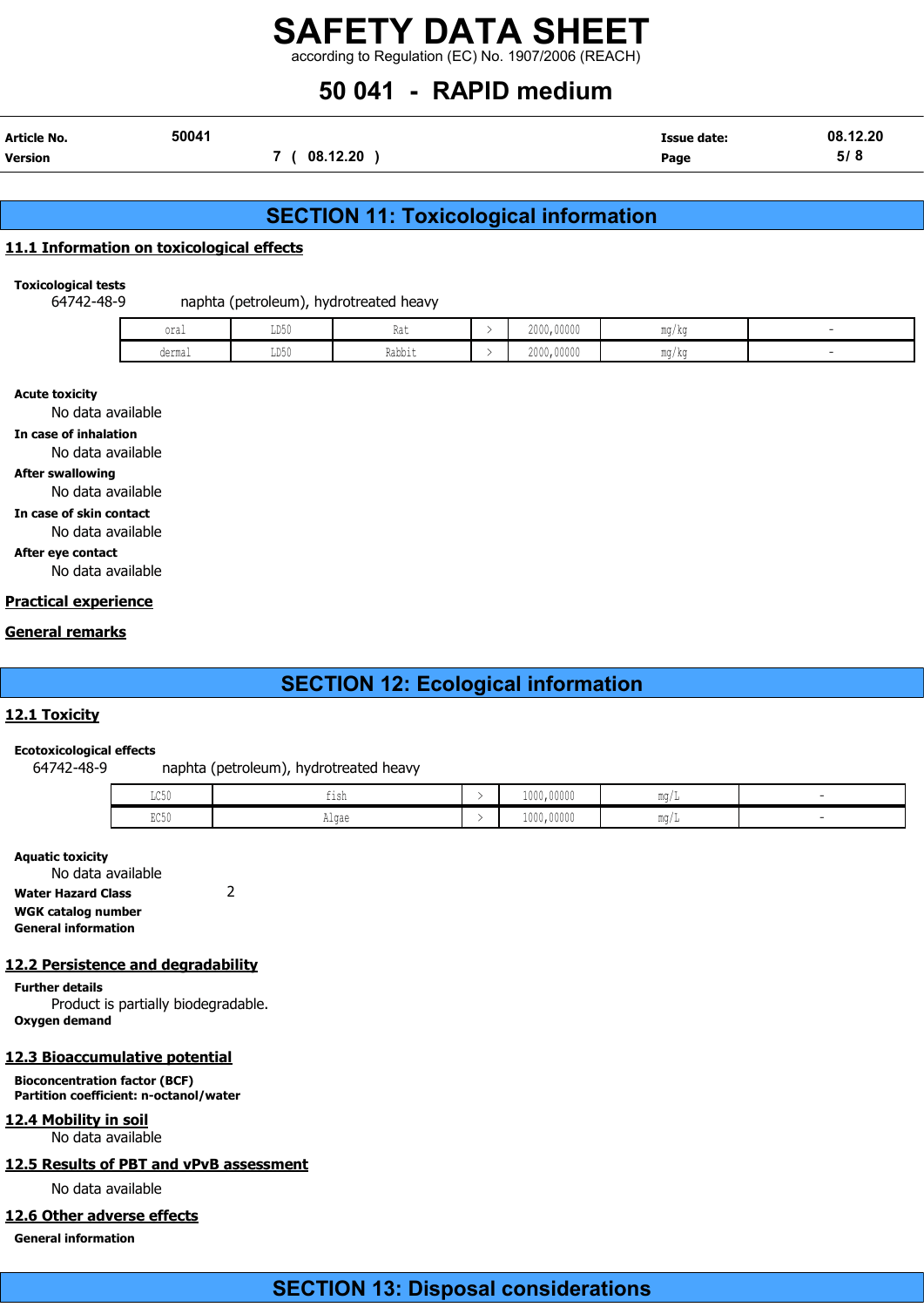according to Regulation (EC) No. 1907/2006 (REACH)

# 50 041 - RAPID medium

| Article No. | 50041 |          | Issue date: | 08.12.20 |
|-------------|-------|----------|-------------|----------|
| Version     |       | 08.12.20 | Page        | 6/8      |

#### 13.1 Waste treatment methods

#### Product

Waste key number 080111 080111\* waste paint and varnish containing organic solvents or other dangerous substances

Recommendation

#### Contaminated packaging

Waste key number Recommendation

Non-contaminated packages may be recycled. Handle contaminated packages in the same way as the substance itself.

#### Additional information

SECTION 14: Transport information

#### 14.1 UN number

#### 14.2 UN proper shipping name

ADR, ADN No dangerous good in sense of these transport regulations. IMDG, IATA

#### 14.3 Transport hazard class(es)

ADR, ADN IMDG IATA

#### 14.4 Packing group

#### 14.5 Environmental hazards

Marine Pollutant - IMDG

Marine Pollutant - ADN

#### 14.6 Special precautions for user

#### Land transport (ADR/RID)

Code: ADR/RID Kemmler-number Hazard label ADR Limited quantities Contaminated packaging: Instructions Contaminated packaging: Special provisions Special provisions for packing together Portable tanks: Instructions Portable tanks: Special provisions Tank coding Tunnel restriction Remarks EQ Special provisions

# Sea transport (IMDG)

EmS Special provisions Limited quantities Contaminated packaging: Instructions Contaminated packaging: Special provisions IBC: Instructions IBC: Provisions Tank instructions IMO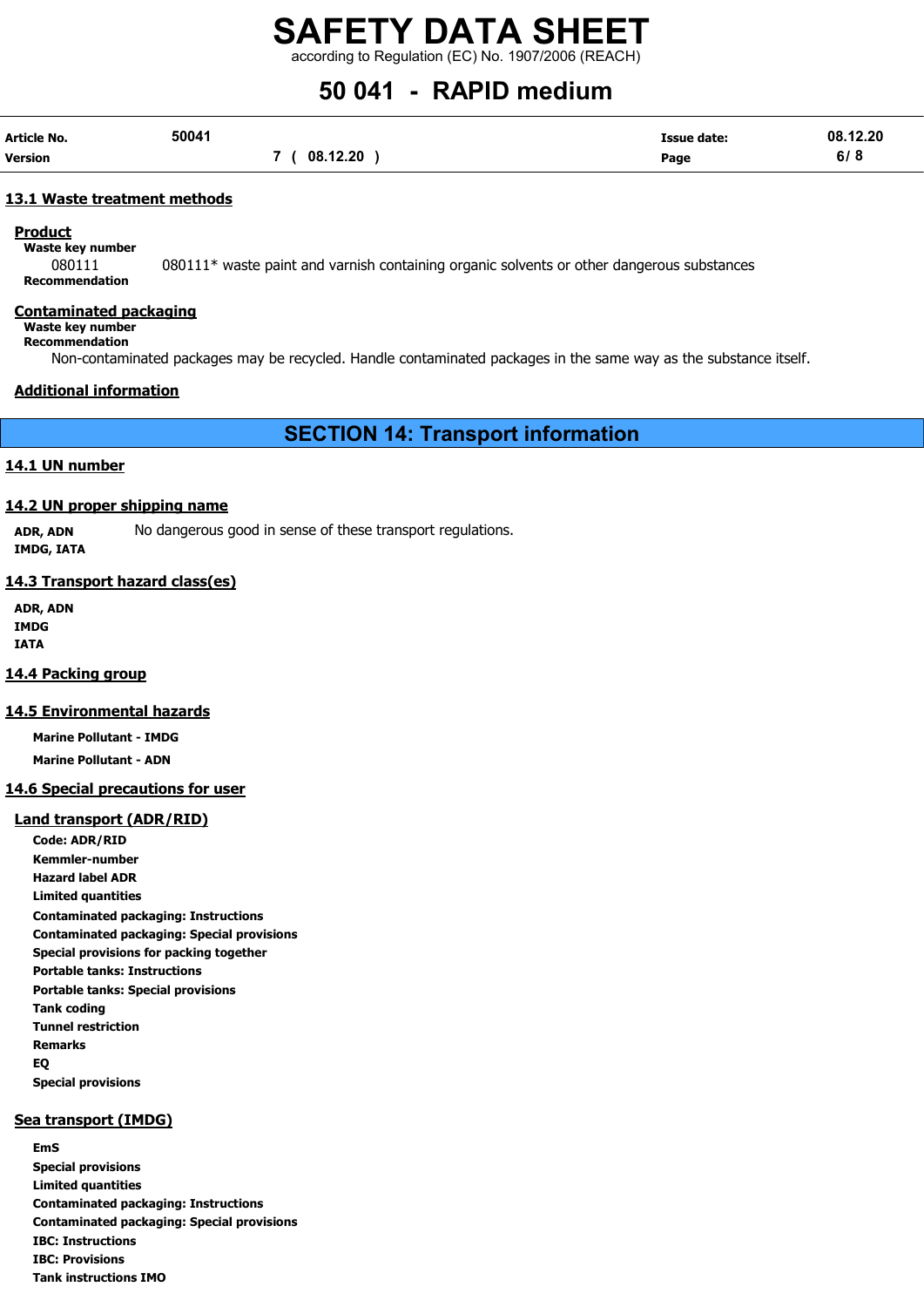according to Regulation (EC) No. 1907/2006 (REACH)

# 50 041 - RAPID medium

| Article No. | 50041 |              | <b>Issue date:</b> | 08.12.20 |
|-------------|-------|--------------|--------------------|----------|
| Version     |       | 7 ( 08.12.20 | Page               | 7/8      |

Tank instructions UN Tank instructions Special provisions Stowage and segregation Properties and observations Remarks EQ

#### Air transport (IATA-DGR)

Hazard Passenger Passenger LQ Cargo ERG Remarks EQ Special Provisioning

#### 14.7 Transport in bulk according to Annex II of MARPOL 73/78 and the IBC Code

No data available

# SECTION 15: Regulatory information

#### 15.1 Safety, health and environmental regulations/legislation specific for the substance or mixture

#### National regulations

#### **Europe**

Contents of VOC [%] Contents of VOC [g/L] Further regulations, limitations and legal requirements

#### **Germany**

Storage class Water Hazard Class 2 WGK catalog number Incident regulation Information on working limitations Further regulations, limitations and legal requirements

#### **Denmark**

Further regulations, limitations and legal requirements

#### Hungary

Further regulations, limitations and legal requirements

## Great Britain

Further regulations, limitations and legal requirements

## Switzerland

Contents of VOC [%]  $~\sim$  58.3 % Further regulations, limitations and legal requirements

## **USA**

Further regulations, limitations and legal requirements Federal Regulations State Regulations